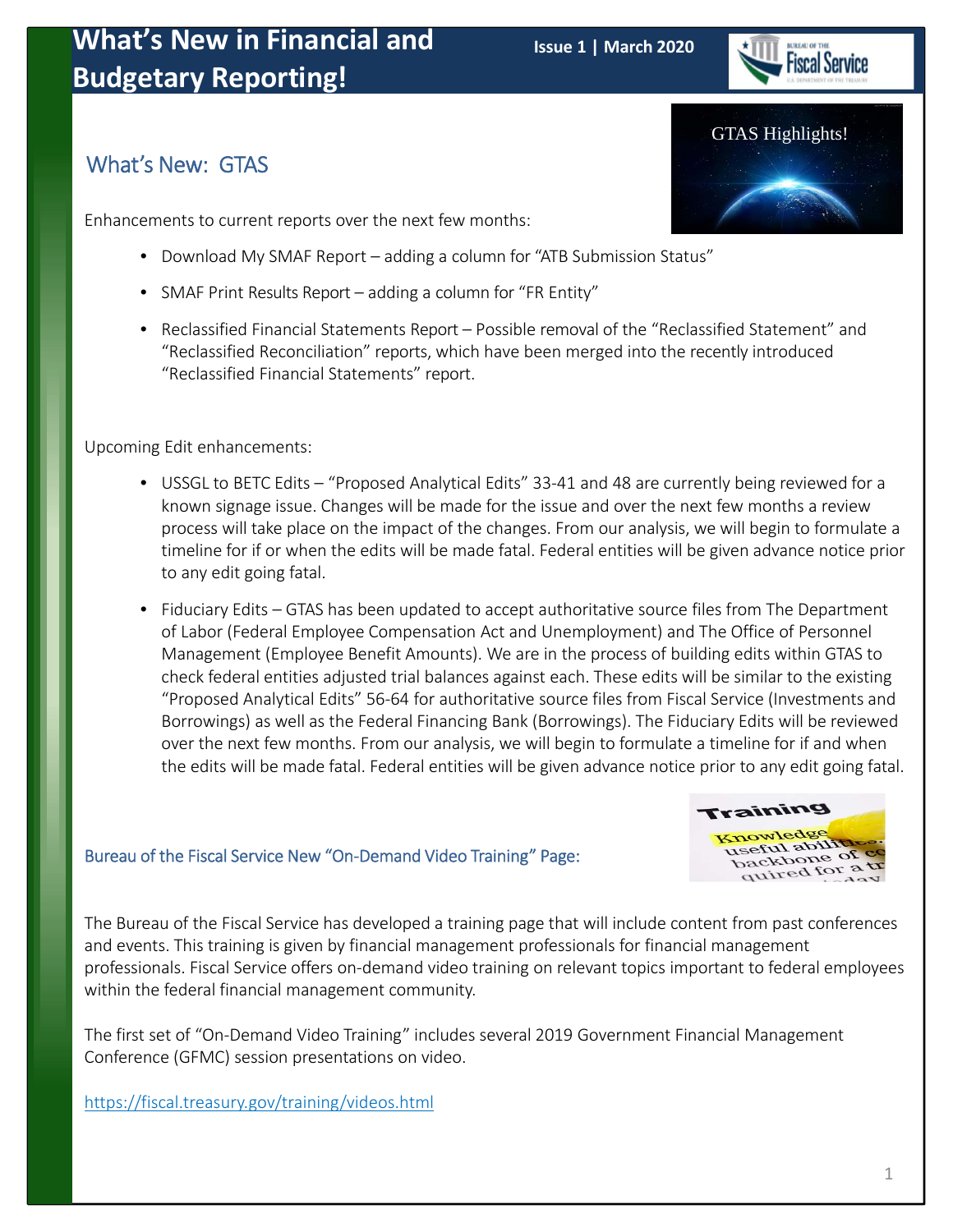

## Intragovernmental Research Tools: IGT Raw Data File



The IGT Raw Data File is a report in GTAS that federal entities can use to research intragovernmental differences. The report includes the same data as in the Intragovernmental Module in GTAS, but in an Excel extract. The report is helpful with data analysis on Adjusted Trial Balance (ATB) bulk file data, manual adjustments, when applicable, and material differences that exist between trading partners for a fiscal year end, or any accounting period within the fiscal year.

The IGT Raw Data File is found in the GTAS Reports module and has a Summary tab and Raw Data tab.

- The Summary tab is a pivot table that displays all the intragovernmental differences that exist between the federal entity and its trading partners by reciprocal category.
- The details can be viewed by double-clicking on any amount in the Summary tab. These details include all the TAS components, ATB status, USSGLs, financial statement lines, and manual adjustments, when applicable.
- The Raw Data tab displays all the details behind the intragovernmental differences in a data dump format.

This report is only viable after the reporting window closes for a particular accounting period. Otherwise, depending on the status of the bulk file, the data may not tie between the report and the Intragovernmental Module. The codes displayed in the report details relate to an entity's ATB bulk files and manual adjustments, when applicable, and help the user distinguish the status of their submission.

- ATB Status Column Header:
	- E = Passed Required Edits
	- P = Pending Certification
	- C = Certified
- Manual Adjustment Status Column Header:
	- IN = Initiate IP = In Progress PC = Pending Certification CR = Certified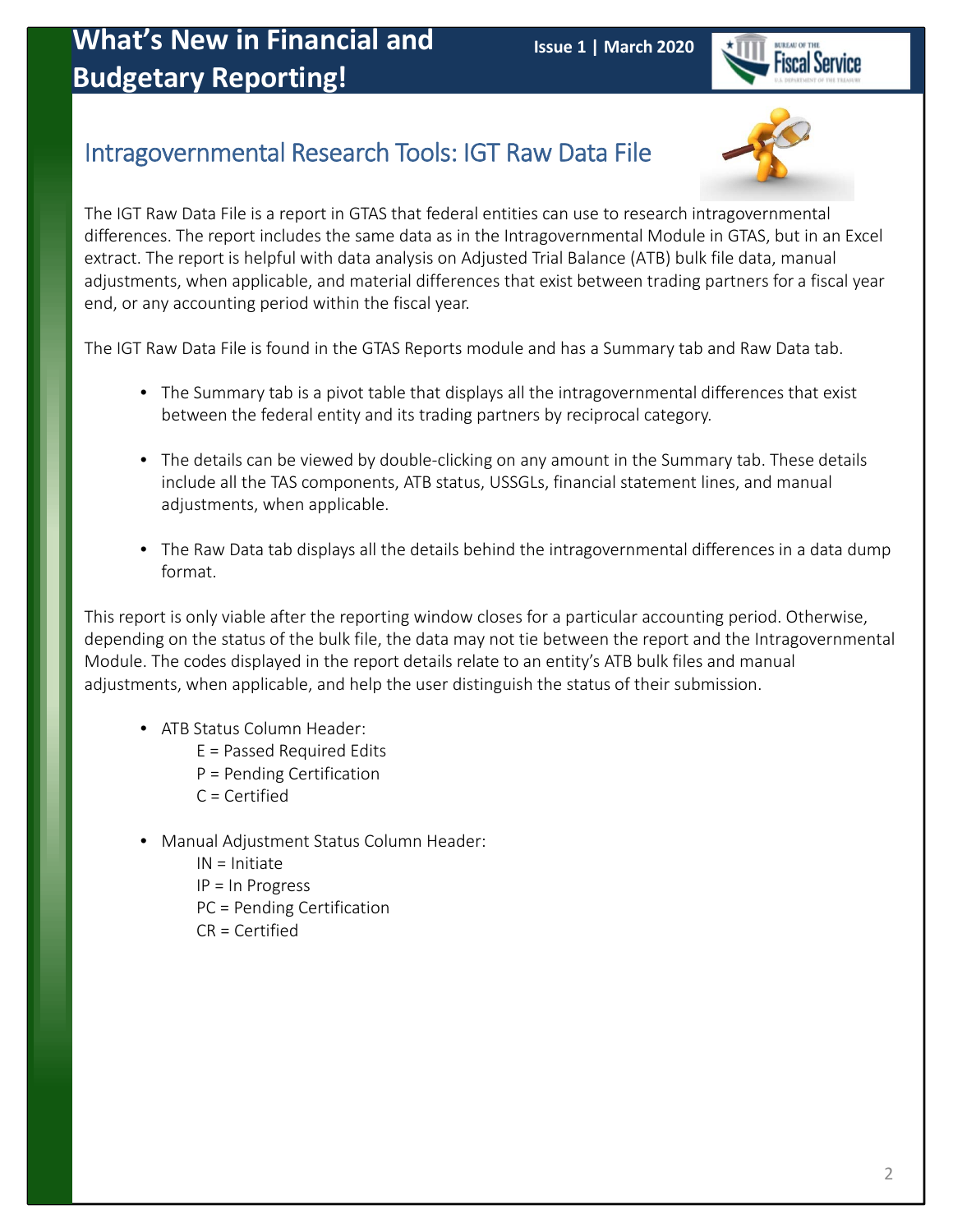

## FY 19 IGT Accomplishments!



Throughout fiscal year 2019, the governmentwide community made significant progress in identifying and reconciling intragovernmental imbalances between federal entities. Work continued on existing initiatives such as the IGT Scorecard and Metrics process and the process improvements for the General Fund of the U.S. Government (General Fund). During fiscal year 2019, Treasury collaborated with federal entities to resolve two outstanding Dispute Resolutions and identified the necessary actions to improve their accounting. In fiscal year 2019, Treasury spent time monitoring differences in a new sub‐category, Custodial and Non‐Entity Transactions. This new sub‐category reduced non‐reciprocating intragovernmental activity in Reciprocal Category 29 (RC 29). It also encouraged collaboration between entities by participating in meetings discussing the implementation of the guidance.

Notable process improvements during the fiscal year 2019 included:

- Creating a Memorandum of Understanding between Treasury, IRS, the General Fund of the U.S. Government, and Fiscal Service regarding the reconciliation process for IRS and General Fund intragovernmental differences;
- Establishing improved guidance to remove six USSGLs from RC 29 (non‐reciprocating) and adding them to a new reciprocating sub‐category of Custodial Activity and Non‐Entity Transactions. This change contributed toward the \$26.5 Billion decrease in RC 29 between FY 2018 and FY 2019, with the differences in the newly created sub-category of only \$2 Billion;
- Introducing a new pre‐year‐end report to replace quarter 4 intragovernmental scorecards. Thereby, shortening the time between when GTAS data is reported and the entity meeting to discuss the report and outstanding intragovernmental differences. This provided entities with additional time to react to identified intragovernmental differences, and improve their reporting before year‐end reporting was due;

Treasury's consistent dedication to addressing the IGT issues within the governmentwide reporting environment is demonstrated through the aforementioned efforts – continued progress on existing initiatives as well as implementation of new initiatives. These efforts, and the detailed steps associated with each can be found in the current appendices of the Remediation Plan. Additionally, this progress can be seen through the Federal Government reducing Intragovernmental Transaction (IGT) differences from \$213.8 billion in FY 2018 to \$94.25 billion in FY 2019, a decrease of \$119.55 billion. The biggest reduction was in the General Fund transaction sub-categories, with a reduction of \$95.3 billion from FY 2018 to FY 2019.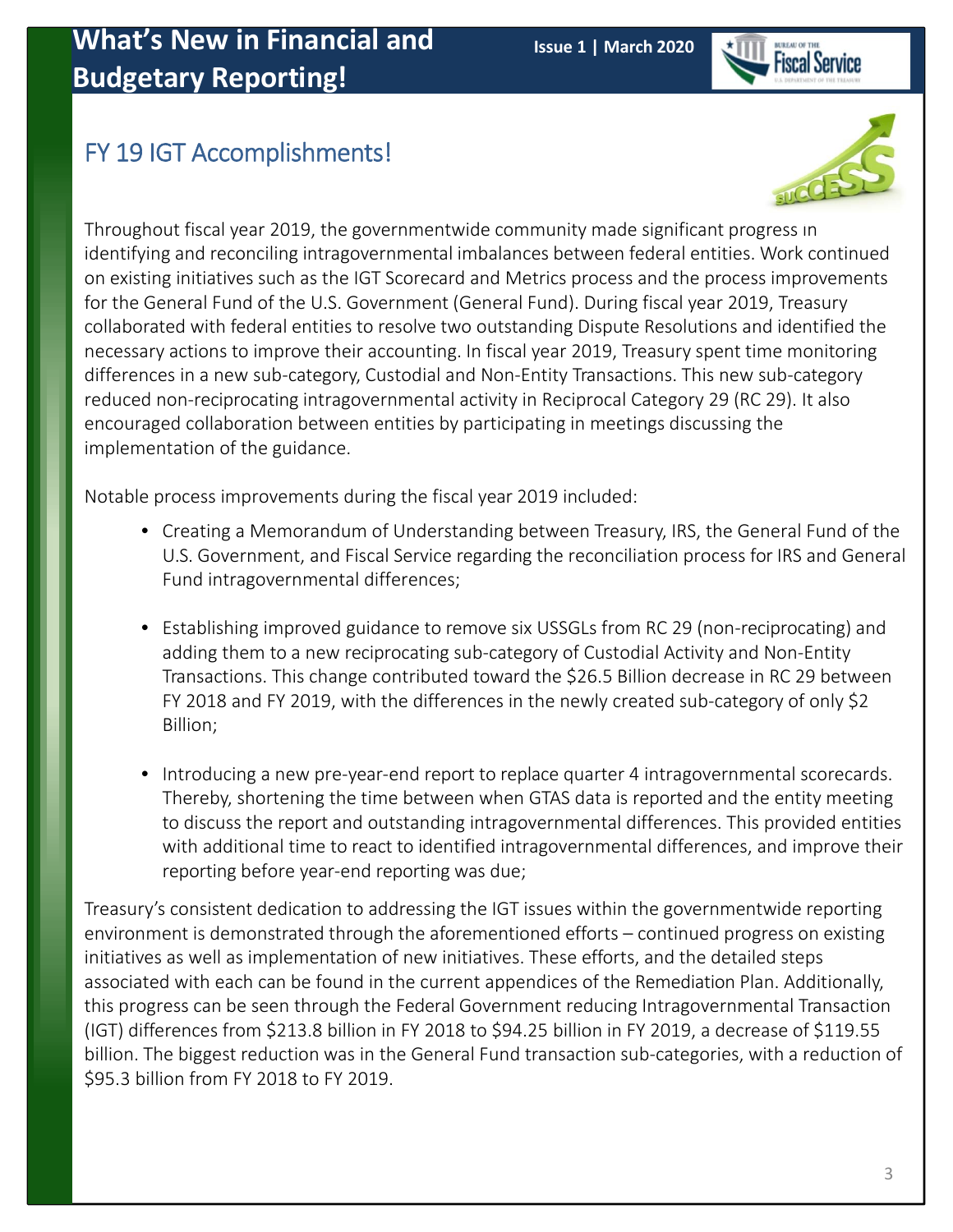## **What's New in Financial and Budgetary Reporting! Issue 1 | March 2020**



### Standardization of Balance Sheet Financial Statement Lines

### What are we doing?



During October 2019, Fiscal Service launched a working group, which consisted of volunteers from the entity financial reporting community, to begin efforts toward standardizing financial statement lines between OMB's Circular A‐136, *Financial Reporting Requirements*, and Section VI, *Crosswalks to Reclassified Statements for FY 2020 Reporting*, of the United States Standard General Ledger (USSGL) Treasury Financial Manual (TFM) Supplement. The goal of the working group is to standardize the Balance Sheet, Statement of Operations and Changes in Net Position, and Statement of Net Cost for fiscal year 2021 reporting. The Balance Sheet will be standardized in FY 2020 but not required until FY 2021.

### Why are we doing it?

Standardizing the financial statement lines between Agency Financial Reports (AFRs) or Performance and Accountability Reports (PARs) and the *Financial Report of the U.S. Government* (FR) offers many benefits to financial reporting across the government:

- 1. Entities have requested the ability to generate financial statements from the Governmentwide Treasury Account Symbol Adjusted Trial Balance System (GTAS). GTAS has this capability, since it currently generates the financial statements for the FR. However, to generate financial statements for entities, a standardized set of financial statements is needed.
- 2. If entities use GTAS to generate financial statements, the tools entities currently use to produce financial statements would no longer be needed. Using GTAS would eliminate the cost of implementation of reporting tools, as well as associated costs incurred to support such systems.
- 3. Since 2014, Chapter 2‐4700 of the TFM has required entity data submitted in GTAS to match entities audited financial statements. Since this data is currently used to produce the financial statements in the FR, entities use of GTAS to produce financial statements would improve the consistency between AFRs/PARs and the FR, and therefore, increase the FR's tracing for auditability. This concept supports the government's current bottom up audit model.
- 4. Having a set of standardized financial statements would reduce entity reporting burden by eliminating the requirements for entities to include a disclosure for Note 44, *Reclassification of Balance Sheet, Statement of Net Cost, and Statement of Operations and Changes in Net Position for FR Compilation Process*. Note 44 became a new requirement for fiscal year 2019 when Fiscal Service eliminated the requirement for entities to submit the annual Closing Package. This reconciliation is a tool currently used by Fiscal Service to identify how line items of entity financial statements relate to line items used to compile the financial statements in the FR. Standardizing financial statement lines across the government would create a one-to-one relationship between entity statements and the governmentwide statements, therefore, eliminating the need for this additional reconciliation.
- 5. There is a current focus on data transparency across the government, with the aim of improving the quality and accuracy of financial data, while making the data more digestible by financial statement users. Consistency in entity financial statements across the government supports transparency by allowing users of financial statements to easily compare statement line information.

For more information about the ongoing efforts to standardize financial statement lines across government, please contact Mallorie Davis (Mallorie.Davis@fiscal.treasury.gov) or Jaime Saling (Jaime.Saling@fiscal.treasury.gov).